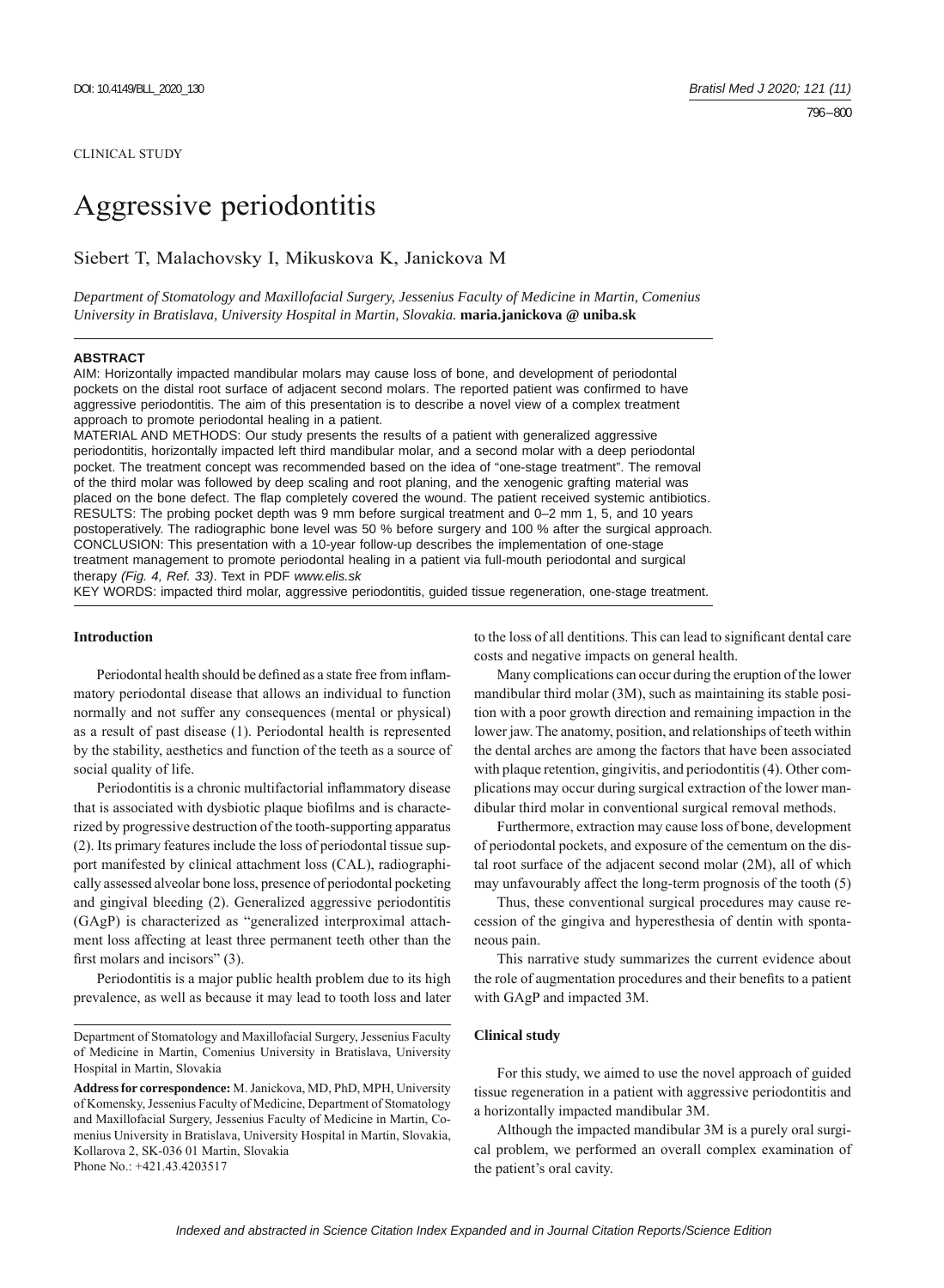

**Fig. 1. A 26-year-old patient with GAgP.**

This study focuses not only on the destruction of periodontium of adjacent 2M, but also on GAgP. The most recent effort to classify AgP was presented in 1999 in form of a report by the committee on the classification of periodontal diseases of the American Academy of Periodontology (AAP) (6). Tooth-related anatomical factors such as root abnormalities and fractures, and tooth relationships within the dental arch as well as with the opposing dentition can enhance plaque retention (7).

The overall oral hygiene status of the patient with aggressive periodontitis is good, as assessed by PLI (oral hygiene index; O'Leary 1972). The periodontal health of the patient was assessed as maximum PLI of 15 %. By GAgP, we can monitor the minimal amount of calculus and plaque (Fig. 1). Monitoring health or inflammation of the gingival tissues is best documented by the parameter of BoP. Subsequent studies investigated the predictive value of absence of BoP as an indicator for periodontal stability (1).

The previous clinical and histological data suggest that bleeding is an initial sign of GAgP, which precedes the visual signs of inflammation like redness and swelling. PPD or probing attachment levels alone should not be used as evidence of gingival health or disease. They must be considered in conjunction with other important clinical parameters such as BoP, as well as with the modifying and predisposing factors (1)

In our study, the initial examination of a 26-year-old patient revealed a pocket with a probing pocket depth (PPD) of 6–9 mm, presence of gingival bleeding on probing (BoP index; Ainamo 1975) of 86 %, and PLI of 14%. The pockets were particularly deep in the molar and incisor regions, while the premolar region was slightly less involved. The PPD at the distal location reached 9 mm while at the buccal and lingual locations of the distal root surface of the second molar (tooth #37), it measured 8 mm.

Altogether, there were minimal signs of inflammation other than BOP. Familial aggregation of GAgP was ruled out.

The panoramic radiograph (Fig. 2) showed the presence of a fully horizontally impacted left mandibular 3M (tooth #38), with the mesial cusp lying laterally and close to 50 % of the distal root of the second molar (tooth #37). We observed well-defined

radiolucency surrounding the crown of the impacted tooth and involving the distal root of the neighbouring 2M.

Crestal bone loss at the distal surface of 2M was also measured on panoramic radiograph, with the distance from the cementoenamel junction to the bottom of the defect being 8 mm. Localized vertical defects that extended up to 15 % of the root length could be observed on several teeth of the lower jaw.

Based on the history, examination findings, and radiographic findings, the diagnosis of GAgP was made according to the criteria of the Armitage classification (2004).

The patient was informed about the aetiology of periodontal disease and instructed on plaque control methods. During the initial treatment phase, supragingival plaque was removed, and the teeth were polished. Microbiological analysis of the subgingival plaque samples collected from the deepest sites revealed elevated levels of *Aggregatibacter actinomycetemcomitans* (A.a.) as well as *Porphyromonas gingivalis* (P.g.).

Due to the microbiological analysis, we continued after two weeks with mechanical debridement and surgical treatment in form of ana one-stage treatment approach. Deep scaling and root planning were performed under local anaesthesia in the mandible. At the same time, under local anaesthesia, we prepared a full-thickness mucoperiosteal flap at a distance of 2M distally to the retromolar region, with no vertical releasing incisions. After flap exposure, we divided the left third mandibular molar into several parts without destroying the buccal and lingual alveolar bone proper. The remaining extraction socket was a 1-walled defect rather than a traditional 4-walled socket defect, as the buccal and lingual bone walls were completely absent. At the time of surgical exposure of 3M, root surface debridement was performed at the distal aspect of the adjacent 2M. We placed xenogenic β-tricalcium phosphate augmentation material (CERASORB M, Curasan, Germany) as a guided tissue regeneration (GTR) method. The one-stage treatment approach was followed by a systemic antibiotic regimen (amoxicillin + clavulanic acid, 1000 mg twice daily, and metronidazole, 1000 mg daily, for one week) for a surgical approach with treatment of GAgP, which we started 1 day before the treatment.

Healing was uneventful, and postoperative clinical and radiographic examinations after the extraction revealed good clinical



**Fig. 2. Initial panoramic radiograph. Note the destruction of the distal aspect of tooth #37.**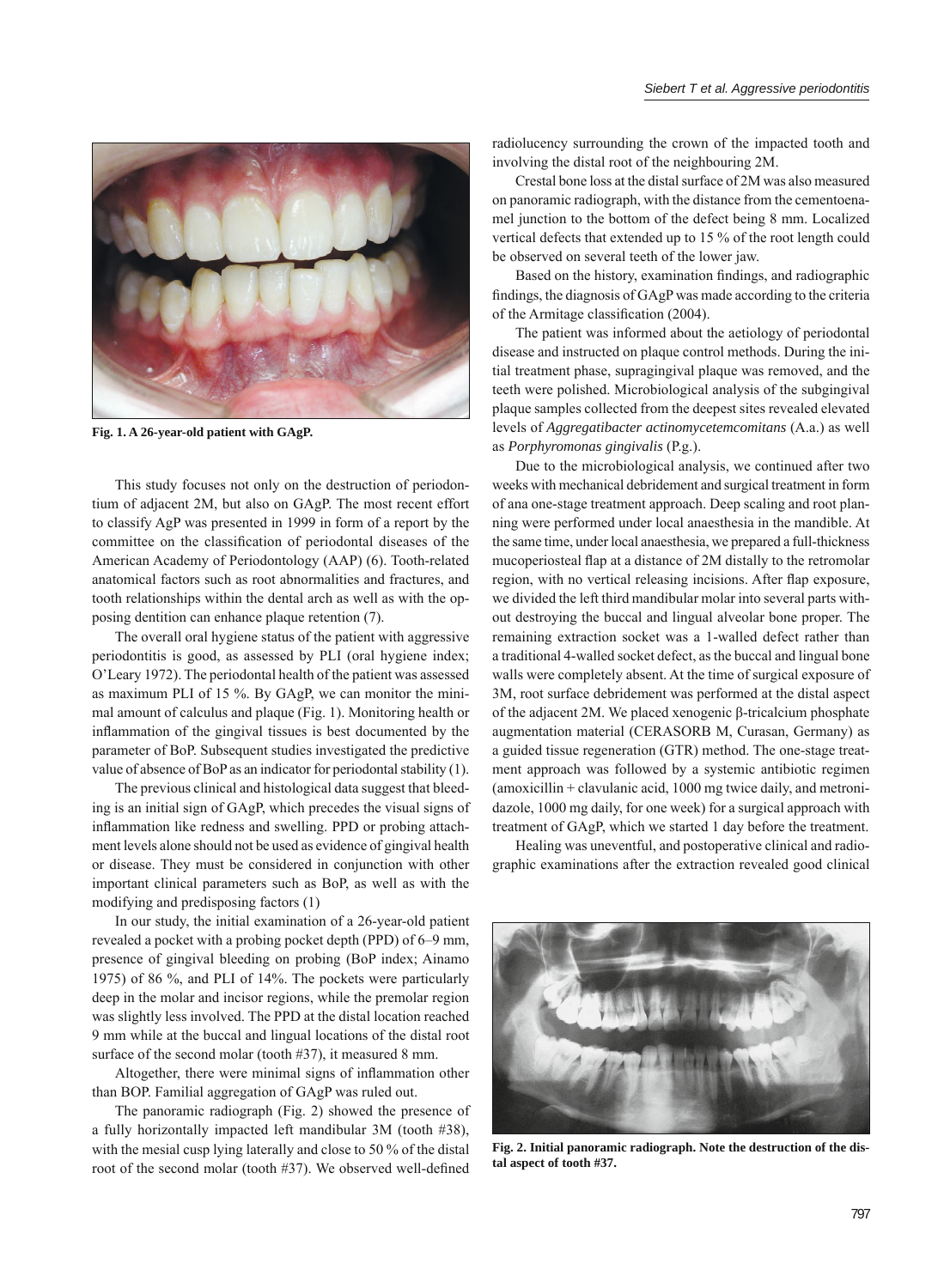796 – 800



**Fig. 3. Panoramic radiograph, 1 year after one-stage treatment.**



**Fig. 4. Panoramic radiograph, 10-year follow up.**

results with no residual bone defect at the distal surface of 2M. At 1-year, 5-year and 10-year re-evaluations, the 2M PPD values were 2 mm at the disto-lingual location and 2 mm at the distobuccal location. The oral hygiene status of the patient was still good according to oral hygiene index (PLI =  $\%$ ) and gingival index (BoP =  $7.14\%$ ). No crestal bone loss was observed on the distal surface of 2M.

Radiographs obtained 1 (Fig. 3), 5 and 10 years after therapy (Fig. 4) showed filling of the bony defects and sharp contours of the gained hard tissues.

The patient was enrolled in a supportive periodontal therapy programme.

# **Discussion**

The symptoms of aggressive periodontitis (AgP) are specific, making the correct diagnosis difficult and dependent on clinical manifestations and radiographic scans.

AgP comprises a group of rare, often severe, rapidly progressive forms of periodontitis, often characterized by clinical manifestation at an early age and a distinctive tendency for cases to aggregate in families (3) GAgP is a rapidly progressive disease that affects otherwise healthy individuals, and results in a rapid loss of attachment and bone destruction, which may lead to edentulism early in life (11). In this study, we investigated a general healthy 26-year-old patient, and at that time, no dental professionals knew about the patient's GAgP. We have to protect young patients because the loss of teeth and whole dentition can lead to a disruption of organism balance and has important social and economic implications. The treatment of this condition has always represented a challenge for clinicians because there are no established protocols and guidelines for efficiently controlling the disease (12).

Our treatment plans have been centred on a one-stage treatment approach, which means mechanical deep scaling and root planing on the same day combined with a surgical protocol for 3M, systemic antibiotics for both procedures and effective supragingival plaque control in supportive periodontal treatment. We started the treatment of GAgP with scaling and root planing in combination with systemic antibiotics; the initiation of antibiotic therapy was performed 24 h before scaling and root planning. The surgical approach was implemented simultaneously with the treatment, during which the antibiotic was prescribed. The presence of periodontal pathogens, specifically A.a. and P.g, has been implicated as the reason why aggressive periodontitis does not respond to conventional therapy without antibiotics. One-stage full-mouth disinfection (OSFMD) has been proposed as a therapeutic approach that is particularly indicated for patients who experience advanced and rapidly progressing periodontal diseases (13,14,15). Adjunctive antimicrobial therapy with systemic antibiotics kills bacteria outside the range of root surface instrumentation and affects periodontal pathogens residing in nonperiodontal mucosal surfaces (16). Recent reports from the European Federation of Periodontology, and American Academy of Periodontology suggest that patients with GAgP appear to benefit from adjunctive use of systemic antibiotics (17, 18).

Periodontal infections contain a wide variety of bacteria; hence, no single antibiotic can be effective against all putative pathogens (19). Among the possible regimens, the combination of amoxicillin and metronidazole may be a more effective therapy because of the synergistic effect of this combination and its wide spectrum of activity  $(12, 18, 20)$ .

To the best of our knowledge, a limited number of randomized controlled clinical trials have been focused on the additional effects of adjunctive amoxicillin-metronidazole in non-surgical treatment of GAgP patients, while no information is available regarding the added benefits for OSFMD (11, 19, 20).

In the current study, we examined and observed a 10-year clinical effect and radiographic results of a special surgical approach with GTR procedures after 3M removal and use of antibiotics indicated for the treatment of GAgP.

This study investigated the periodontal pockets of the mandibular 2Ms, while making comparisons before conventional extraction of the enclosed adjacent mandibular 3M. Tooth-related anatomical factors, root abnormalities, and fractures can act as plaque-retentive factors and increase the likelihood of gingivitis and periodontitis (7). The presence of preoperative bone defects is a risk factor for persistent postoperative infrabony defects (20). We must always consider orthodontics with expansion therapy of the whole lower arch as an alternative to 3M extraction before the surgical treatment. The question of extraction versus expansion therapy has been a frequent topic of various discussions (21)

Some studies demonstrated that there was an improvement in probing depth on the distal surface of 2Ms after extraction of the adjacent 3M (22, 23, 24). However, a number of authors have previously reported that extraction of 3Ms can lead to alterations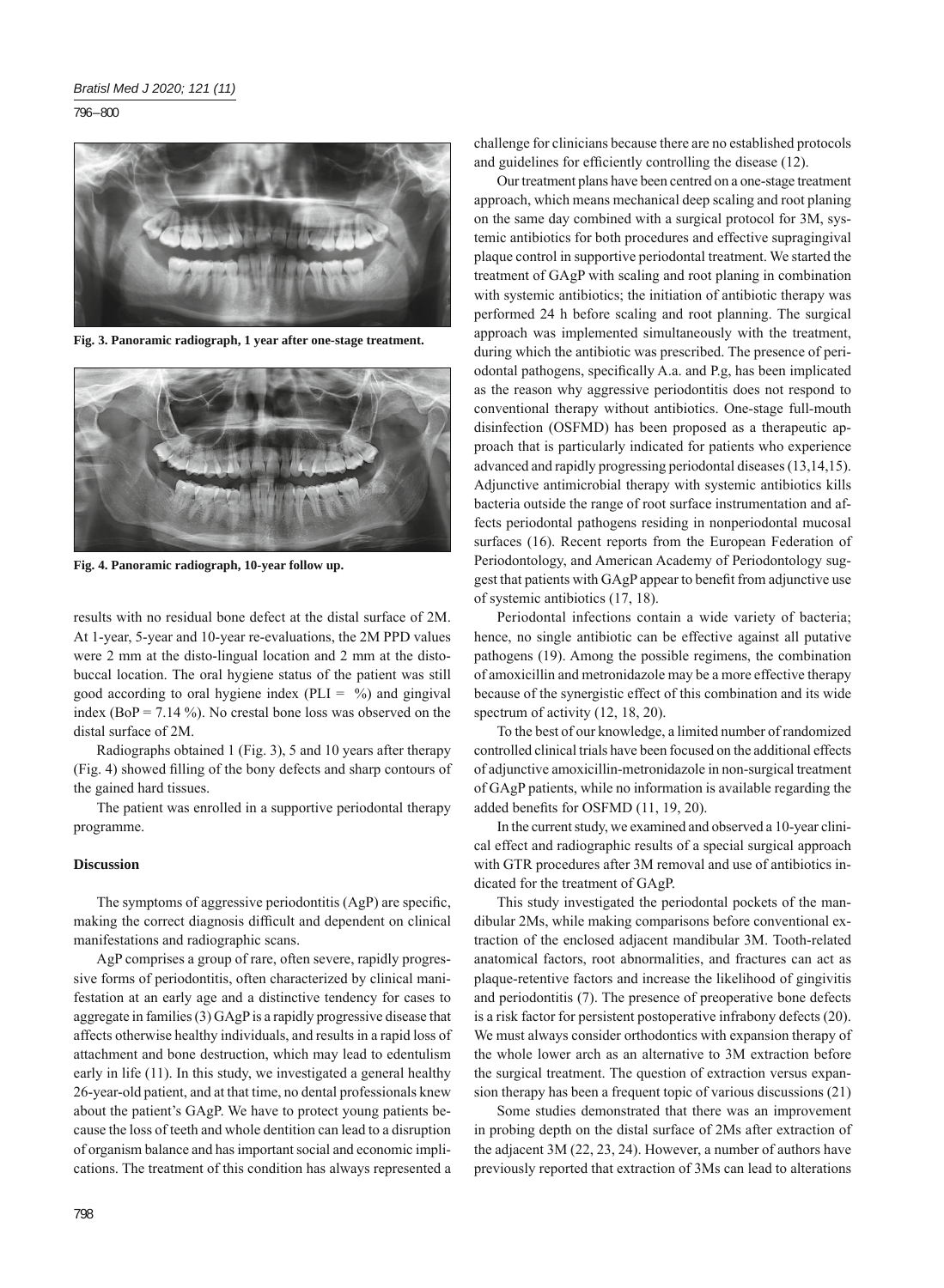in the periodontal condition of 2Ms, particularly on the distal surface (25, 26).

In our study, we planned to avoid the formation and enlargement of the periodontal pocket on 2M after surgery because we used a novel surgical approach.

This study also examined the periodontal condition of the adjacent mandibular 2M and compared the conditions at the initial clinical examination and 10 years after surgery. All previous studies of similar approaches assessed results after 1 year, with the maximum of 5 years (20, 22, 23). This study is unique in that it yields results after 10 years of follow-up from the start of treatment.

It has previously been hypothesized that the type of flap used during the extraction of 3M affects the periodontal condition of the adjacent 2M after surgery. However, several studies have compared different types of flaps in relation to the extraction of 3M and concluded that the periodontal tissue of 2M is significantly different after the extraction of  $3M(27, 28, 29)$ .

Thus, it is believed that the surgical technique applied in the present study, a flap with no vertical incision, did affect the results obtained.

After 3M removal, we used a modified method of known GTR techniques. We needed all measures to prevent or reduce bone resorption after tooth extraction. This modified approach has been developed to minimize bone loss, especially in the zone after extraction of the third mandibular molar and the periodontally developed pocket on the adjacent second mandibular molar. The use of GTR therapy has been proposed to enhance periodontal healing after 3M removal (30, 31).

This method used xenogenic bone fillers as biomaterial. Ideally, the therapeutic plan starts before tooth extraction, and offers two options: spontaneous healing of the extraction socket, which can lead to bone loss of the alveolar bone and distal aspect with hypersensitivity of 2M, or techniques for preserving the alveolar bone that develop new bone to fill the defect. Therefore, the volume is preserved, and the collapse of surrounding tissues is avoided.

The characteristics for ideal bone replacement graft materials include safety, efficacy, and ability of the graft material to be replaced by vital alveolar bone. The beta-TCP graft material used in this study is a purely synthetic material fabricated to exact chemical specifications (32). The porosity of beta-TCP materials, both macroscopic and microscopic, is designed to maximize blood clot stability during early healing. The material has no organic components, and therefore, there is no chance of antigenicity or allergic reactions (32).

The novelty of the presented technique is in the attempt to prevent the collapse of buccal, lingual and crestal bone tissues just by applying bone fillers, stabilizing the blood clot and avoiding soft tissue ingrowth. Afterwards, together with systemic antibiotics, undisturbed wound healing and reossification are expected.

In this context, three approaches were combined, which provided a therapeutic benefit by reducing the periodontal pocket in the mandible, eliminating pathogenic microorganisms, extracting the tooth, retracting the deep periodontal pocket on the adjacent tooth, and using GTR and systemic antibiotics to offer a prophylactic benefit to the patient in the future. It will be helpful to aim prefer-

ably for primary care clinics to make the current trends in patient care available to observation, and at the same time to teach our students the skills they particularly need for outpatient care (33).

This one-stage treatment approach reduced the costs of untreated aggressive periodontitis and prevented the potential loss of periodontitis-affected adjacent teeth caused by the growth of the third mandibular molar.

#### **Conclusion**

Adequate periodontal assessment and treatment, appropriate instructions and compliance with maintenance protocols appear to be the most important factors in limiting or avoiding the potential negative effects on the periodontium caused by a horizontally impacted mandibular molar.

We are using the results of this study in an ongoing project that is focused on the progressive and innovative methodology for conservative and surgical periodontal treatments, surgical treatment of impacted mandibular third molars and GTR of adjacent second molars in a one-stage treatment approach. The main idea of this new approach is to use and combine the advantages of periodontal treatment with systemic antibiotics after identifying the bacteria, and surgical treatments that also require systemic antibiotics.

The complex periodontal and oral surgical procedure can be performed in one day with systemic antibiotics for both procedures together, as in the OSFMD approach. This approach eliminates the risks of destroying the bone during the surgical extraction of 3M, promotes bone formation and maturation after GTR, and prevents aggressive periodontitis in the future.

The purpose of this unique study is to report the clinical results 10 years after the primary treatment. The results showed the importance of obtaining accurate diagnoses for the patient, summarizing them and developing a definite treatment plan. The described approach had good results over 10 years in maintaining the patient's periodontal health over time while being optimally cost effective.

The one-stage treatment approach appears to protect periodontal health in general, as well as protects the second adjacent mandibular molar from periodontal breakdown following the surgical extraction of 3M with GTR.

#### **References**

**1. Lang NP, Bartold PM.** Periodontal health. J Clin Periodontol 2018; 45 (Suppl 20): S9–S16. https:// doi.org/10.1111/jcpe.12936

**2. Papapanou PN, Sanz M et al.** Periodontitis: Consensus report of Workgroup 2 of the 2017 World Workshop on the Classification of Periodontal and Peri-Implant Diseases and Conditions. J Clin Periodontol 2018; 45 (Suppl 20): S162–S170. https://doi.org/10.1111/jcpe.12946

**3. Lindhe J, Lang NP, Berglundh T et al.** Clinical periodontology and implant dentistry. Sixth edition. Ames, Iowa: John Wiley and Sons, 2015.

**4. Blieden TM.** Tooth-related issues. Ann Periodontol 1999; 4: 91–97.

**5. Alessandri Bonetti G, Incerti Parenti S, Checchi L.** Orthodontic extraction of mandibular third molar to avoid nerve injury and promote periodontal healing. J Clin Periodontol 2008; 35 (8): 719–723 [cit 2020- 02-27]. DOI: 10.1111/j.1600-051X.2008.01286.x. ISSN 03036979.